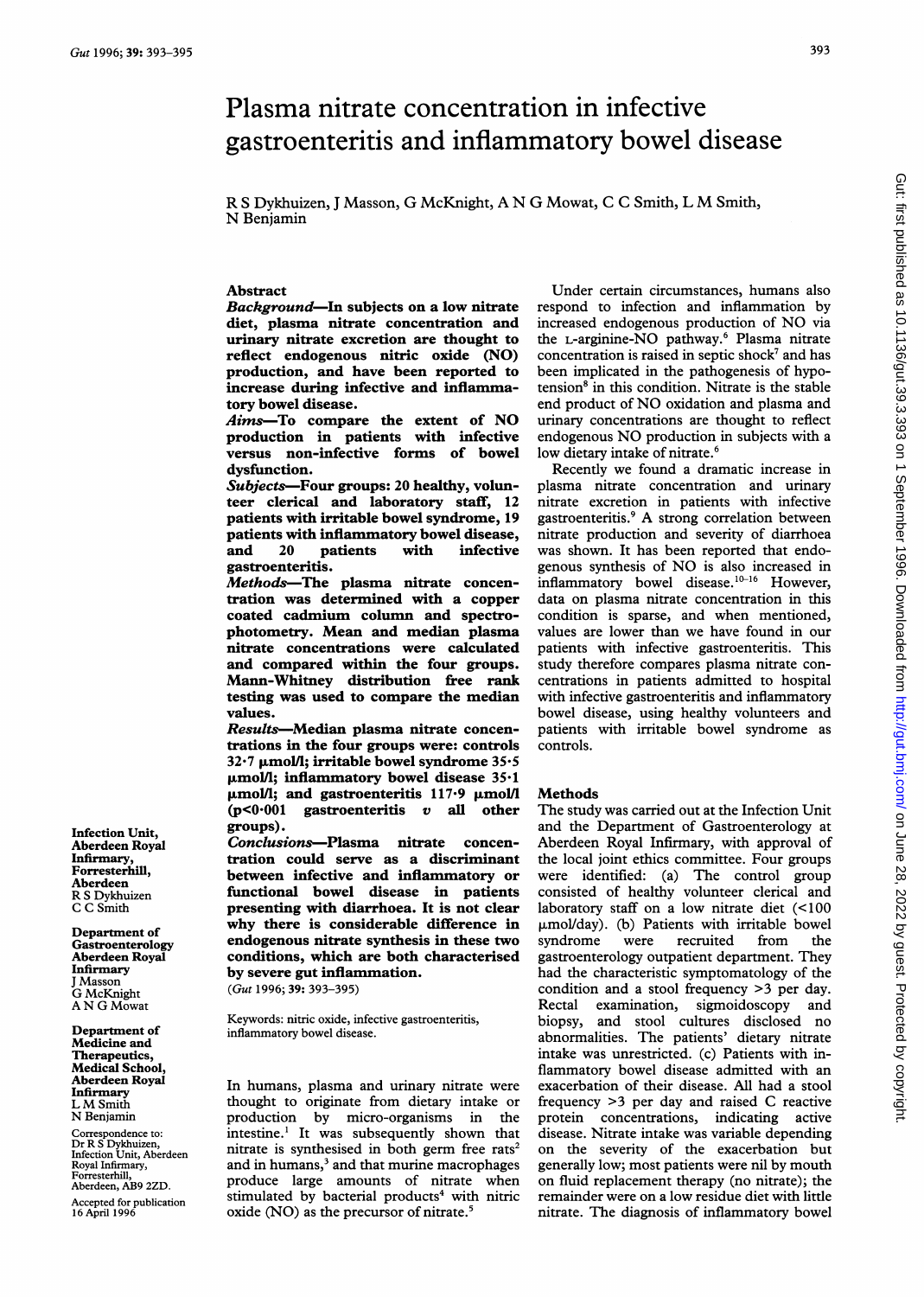Mean (SEM) and median blood plasma concentrations of nitrate in healthy controls, patients with irritable bowel syndrome (IBS), patients with inflammatory bowel disease (IBD), and patients with infective gastroenteritis

|                 | No of<br>patients | Age(y)    | $Sex$ ( <i>M</i> / <i>F</i> ) | Plasma nitrate concentration (mmol/l) |           |          |
|-----------------|-------------------|-----------|-------------------------------|---------------------------------------|-----------|----------|
|                 |                   |           |                               | Mean (SD)                             | (Median)  | p Value* |
| Controls        | 20                | $21 - 57$ | 9/11                          | 35.9(2.1)                             | 32.8      |          |
| <b>IBS</b>      | 12                | $18 - 42$ | 5/7                           | 33.4(3.7)                             | 35.5      | NS       |
| <b>IBD</b>      | 19                | $18 - 69$ | 11/8                          | 47.7(8.0)                             | $35 - 1$  | NS       |
| Gastroenteritis | 20                | $18 - 74$ | 8/12                          | 228.5(72.0)                           | $117 - 7$ | 0.001    |

\*Mann-Whimey U test for median value.

disease was confirmed radiologically and histologically in all patients and all patients had negative stool cultures. (d) Patients with microbiologically established infective gastroenteritis were recruited from admissions to the Infection Unit. All were on intravenous fluid replacement therapy (no nitrate) and had a stool frequency >3 per day.

Blood samples for plasma nitrate measurement were taken within four hours of admission to hospital in the patients with inflammatory bowel disease and infective gastroenteritis. The assay was performed as previously described $17$  with a copper coated cadmium reduction column and spectrophotometry, modified by replacing the carrier fluid with 1-5% glycine, pH 9.4. In this assay the column reduces nitrate to nitrate before measurement. Plasma urea and creatinine were measured by standard autoanalyser methods and those patients with a urea concentration >10 mmolll or creatinine concentration >125 p.mol/l were excluded from the study.

Mean and median plasma nitrate concentrations were calculated and compared within the four patient groups. Mann-Whitney distribution free rank testing was used to compare the median values.

#### Results

The Table gives the mean (SEM) and median plasma nitrate concentrations of the four patient groups and the Figure shows the distribution of data. Only the gastroenteritis group showed a significantly increased median



: bowel Plasma nitrate concentrations (NO<sub>3</sub>; µmol/l) of controls, and patients with irritable bow<br>syndrome (IBS), inflammatory bowel disease (IBD), or infective gastroenteritis (IGE).

plasma nitrate concentration compared with controls  $(p<0.001)$ .

Two patients in the inflammatory bowel disease group were initially admitted to the Infection Unit with the provisional diagnosis of infective gastroenteritis, but stool cultures were negative, and they proved subsequently to have inflammatory bowel disease. The plasma nitrate concentrations in these two patients were  $23.0 \mu$ mol/l and  $16.1 \mu$ mol/l. One patient was admitted with a clinical diagnosis of exacerbation of inflammatory bowel disease but was found to have toxin positive infection with *Clostridium difficile*; his plasma nitrate concentration was  $123.8 \mu$ mol/l.

Seven patients in the inflammatory bowel disease group had Crohn's disease and 12 had ulcerative colitis. There was no significant difference in the mean or median values of these two subgroups: mean Crohn's disease 42.9 (11.5)  $\mu$ mol/l (median 30.6  $\mu$ mol/l) and mean ulcerative colitis  $50.7$  (11.0)  $\mu$ mol/l (median 41.5  $\mu$ mol/l). Seven patients in the inflammatory bowel disease group were receiving immunosuppressive therapy, but there were no significant differences in mean or median values (mean inflammatory bowel disease plus immunosuppressive therapy 61.3 (18.5)  $\mu$ mol/l (median 38.8  $\mu$ mol/l) and mean inflammatory bowel disease on no immunosuppressive therapy 39.9 (6.4)  $\mu$ mol/l (median  $32.0 \, \mu$ mol/l)). Four patients had total colectomy performed within three days of plasma nitrate measurement because the disease was inadequately controlled on medical treatment alone: one patient with Crohn's disease (plasma nitrate  $30.6 \mu$ mol/l) and three patients with ulcerative colitis (plasma nitrate  $24.3$ ,  $32.3$ , and  $38.8 \mu$ mol/l).

All the patients (20) in the infective gastroenteritis group had stool culture positive infective gastroenteritis: Campylobacter jejuni (10), Shigella sonnei (five), Clostridium difficile (toxin positive) (three), Salmonella enteriditis (one), and Escherichia coli 0157 (one).

### Discussion

Activation of the L-arginine-NO pathway has been shown in rectal biopsy specimens from patients with the histological hallmarks of inflammatory bowel disease.<sup>11 13</sup> <sup>16</sup> Increased NO concentrations have also been directly measured in the lumen of affected bowel segments,<sup>15</sup> and there is evidence that the inducible insoform of NO synthase is involved.'8 However, it is evident from the present report that in the majority of patients with inflammatory bowel disease the L-arginine-NO pathway is not sufficiently activated to give rise to increased plasma nitrate concentrations, even during severe exacerbations. By contrast, infective gastroenteritis was invariably accompanied by a rise in plasma nitrate concentration, and the amount of increase showed a good correlation with severity of disease.<sup>9</sup>

Measurement of the plasma nitrate concentration may serve as a rapid, simple, and noninvasive test to differentiate between infective